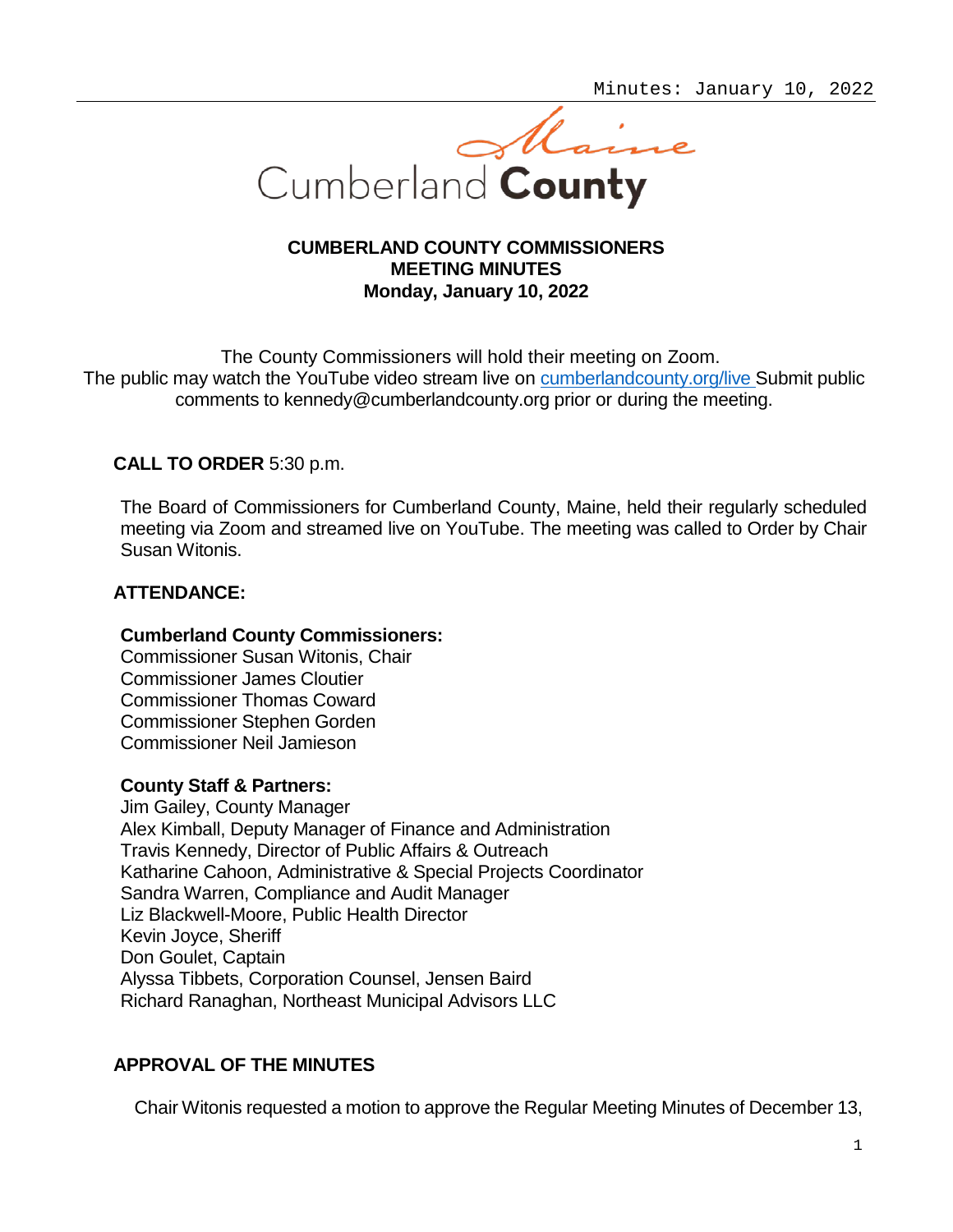2021. Commissioner Jamieson so moved, and Commissioner Cloutier seconded. A Roll call vote was taken and the motion passed unanimously in favor, 5-0.

Yes: Commissioners, Coward, Cloutier, Gorden, Jamieson and Witonis

## **INFORMATIONAL REPORT/PRESENTATIONS**

There were no informational reports or presentations.

## **EXECUTIVE SESSION**

County Manager Jim Gailey requested that the Executive Session for **Agenda Item 22-002 Pursuant to 1 M.R.S.A §405 (6)(D) for the opportunity to discuss negotiations between the County and CCCA,** be postponed until the next meeting on January 24, 2022. There were no objections to the postponement.

## **22-001 The County Commissioners will enter into Executive Session in accordance with 1 M.R.S.A §405 (6)(A) for the opportunity to conduct interviews for Cross Insurance Arena Trustees.**

Commissioner Gorden so moved and Commissioner Coward seconded the motion to enter into Executive Session in accordance with MRSA §405(6)(A) to conduct interviews for Cross Insurance Arena Trustees.

A Roll call vote was taken and the motion passed unanimously in favor, 5-0.

Yes: Commissioners, Cloutier, Coward, Jamieson, Gorden, Witonis.

The Commissioners went into Executive Session at 5:35 pm.

At 6:17pm, Chair Witonis requested a motion to come out of Executive Session. Commissioner Cloutier so moved and Commissioner Coward seconded.

A Roll call vote was taken and the motion passed unanimously in favor, 5-0.

Yes: Commissioners, Coward, Cloutier, Jamieson, Gorden and Witonis.

## **COMMENTS FROM THE PUBLIC**

There were no comments received from the public.

## **CONSENT AGENDA APPROVALS**

County Manager Gailey requested that **Agenda Item 22-005 Approve the new "COVID-19 Vaccination, Testing, and Face Covering Policy.",** be postponed until the next meeting on January 24, 2022 given that the policy was effected by new guidance that was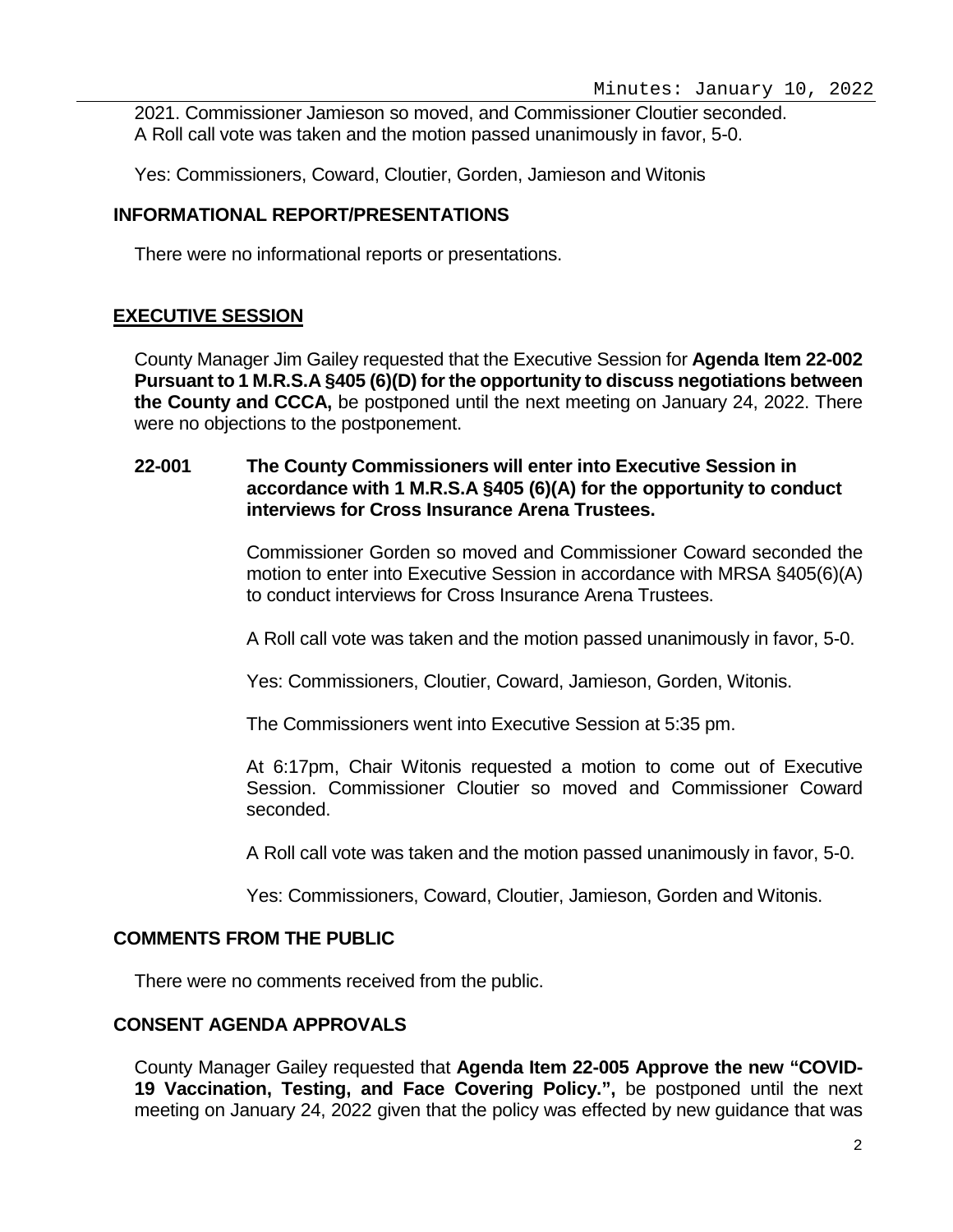recently issued. There were no objections to the postponement.

- **22-003 Sheriff's Office Commissions for January – February 2022**
- **22-004 Authorize the Regional Assessing contract with the Town of Baldwin for County Assessing Services from January 1, 2021 to January 31, 2023.**
- **22-006 Authorize the transfer of \$9,000 from the 2021 Contingency Account to the Regional Aid Reserve Fund**

Commissioner Gorden so moved, and Commissioner Jamieson seconded the motion to approve the consent agenda items.

A Roll call vote was taken and the motion passed unanimously in favor, 5-0.

Yes: Commissioners, Coward, Cloutier, Gorden, Jamieson and Witonis

### **ARPA BUSINESS**

There was no ARPA business.

#### **NEW BUSINESS**

#### **22-007 Authorizing the sale of the 2022 Tax Anticipating Note**

Alex Kimball, Deputy Manager of Finance and Administration introduced Richard Ranaghan Cumberland County's bond advisor and Alyssa Tibbets, Corporation Counsel to answer any questions from the Commissioners regarding the Tax Anticipation Note (TAN). This year was a decrease compared to previous years as cash flow to the County had improved and needed to borrow less. Richard Ranaghan said rates are very low, and anticipates when the bond goes to market rates will be around .25% to .35%. Commissioner Coward asked if changing from a calendar year budget to a fiscal year budget would eliminate the need for the TAN, Richard Ranaghan confirmed that it would reduce the need for a TAN because the revenue from the Municipalities would support the operations. Deputy Manager of Finance and Administration Kimball added that the TAN would gradually decrease over the next 5 years before it would be eliminated.

Commissioner Jamieson so moved, and Commissioner Coward seconded the motion to authorize the sale of the 2022 Tax Anticipation Note.

A Roll call vote was taken and the motion passed unanimously in favor, 5-0.

Yes: Commissioners, Coward, Cloutier, Gorden, Jamieson and Witonis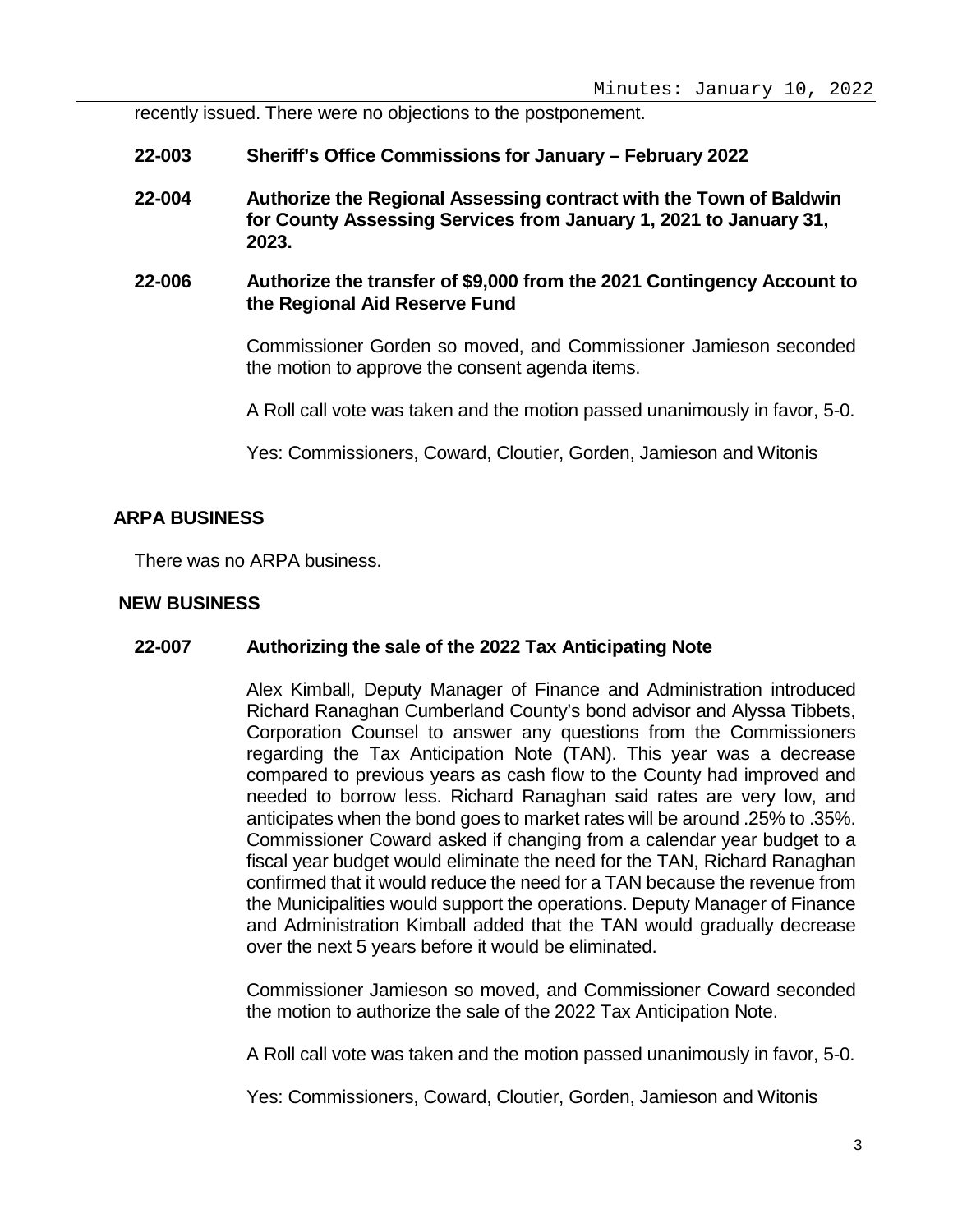### **22-008 Amending Order 19-039 Amending the Bid Award to Autotronics, LLC.**

County Sheriff Kevin Joyce presented a request to amend the bid amount for Order 19-039 to retrofit a 2005 Command Vehicle purchased from the Federal Government LESO program. After discussion regarding the associated expenses to retrofit the vehicle, the Commissioners proposed to postpone the decision to approve the requested amendment and learn more about the previous amendments and understand what funds were used to pay for the associated costs.

Item 22-008 will be discussed at the January 24, 2022 meeting.

#### **22-009 Approval of the Committee Assignments for 2022**

Commissioner Jamieson so moved, and Commissioner Cloutier seconded the motion to approve the Committee Assignments for 2022.

A Roll call vote was taken and the motion passed unanimously in favor, 5-0.

Yes: Commissioners, Coward, Cloutier, Gorden, Jamieson and Witonis

## **COMMENTS FROM THE COUNTY MANAGER**

County Manager Gailey shared that there has been an increase in positive COVID cases, around 30 families reported having COVID. He is working with Department heads to construct a telework policy. Interviews for the Cross Insurance Arena General Manager will take place at the end of the week.

### **COMMENTS FROM THE EXECUTIVE STAFF**

Travis Kennedy Director of Public Affairs & Outreach shared that the solar project had commenced and the County generated \$12,000 solar credits.

Deputy Manager of Finance and Administration Kimball shared that employees should expect their COLA this week and will receive their W-2s next week.

#### **COMMENTS FROM THE COUNTY COMMISSIONERS**

Commissioner Jamieson thanked Commissioner Gorden for his hard work as the 2021 Chair.

Commissioner Coward echoed the same sentiment and thanked County staff for their hard work and strong administrative organization. He stated that he feels Cumberland County is the best run County in the State of Maine.

Commissioner Gorden thanked everyone for the kind words and thanked his fellow peers